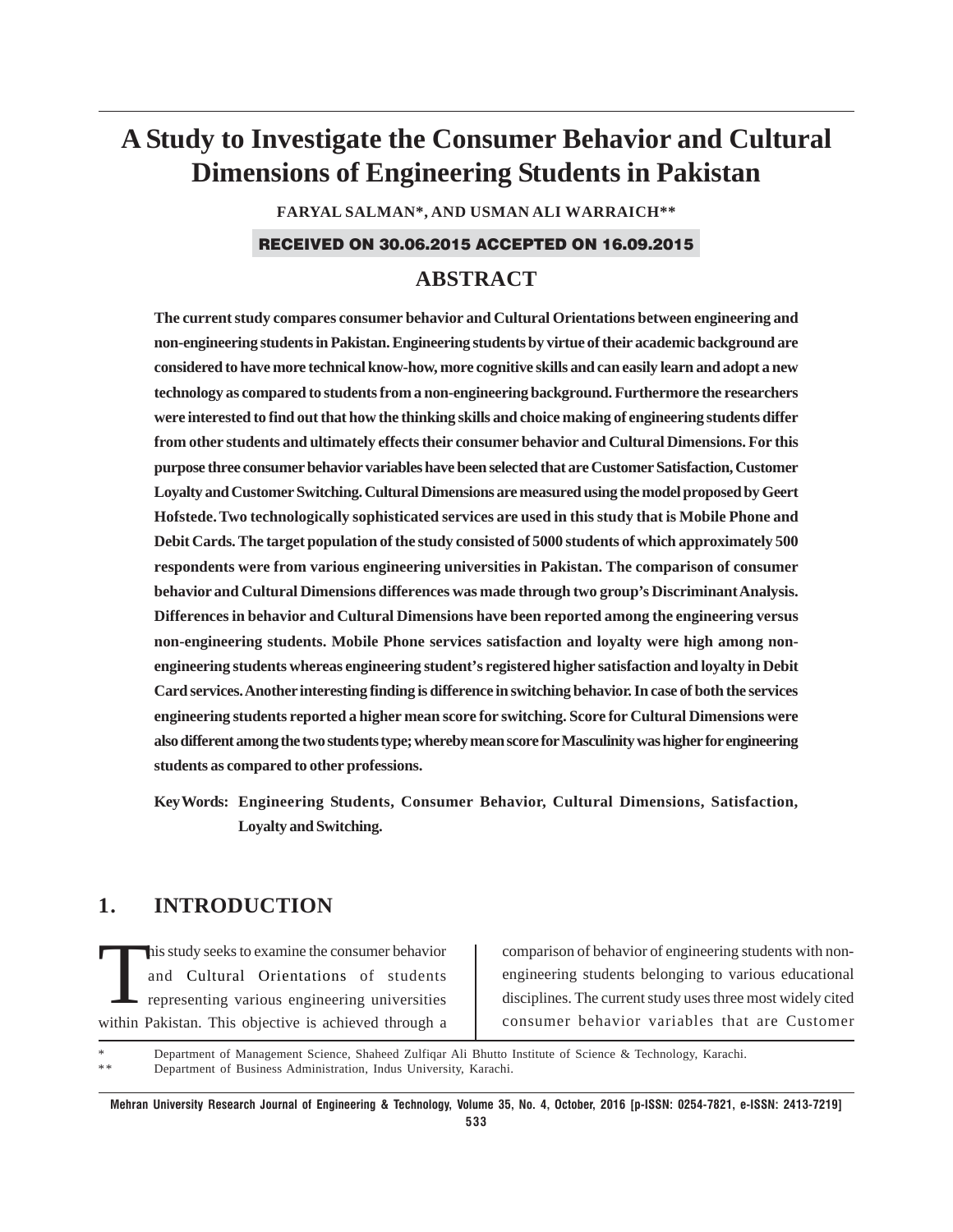Satisfaction, Customer Loyalty and Customer Switching. Apart from this Hofstede model of Cultural Dimension is used that comprises of six dimensions; Power Distance, Collectivism, Individualism, Uncertainty Avoidance, Masculinity and Femininity [1].

Culture plays a key role in shaping consumer behavior and henceforth a nexus is created between these two conceptual frameworks to study the impact these two have on the behavior of engineering students as consumers. The two services selected for this study are Debit Card services and Mobile Phone Services. Services sector has been selected on the premise that it has made the most substantial contribution in overall economic growth of Pakistan. The share of services sector has augmented to 58.12% over last two years [2].Another major reason behind selecting services is the profile of target market which is the youth who not only forms 60% of population but is highly tech savvy and fond of using innovative products. Engineering students especially have more technical know-how, more cognitive skills and can easily learn and adopt a new technology and henceforth we base our proposition on the fact that there is significant difference in consumer behavior and Cultural Orientation between engineering and non-engineering students. Researchers have found that engineering profession is highly masculine, individualistic and function oriented [3]. These traits may set them apart from students of other discipline. Based on this premise the current study seeks to understand that how the thinking skills and choice making of engineering students differ from other students and ultimately effects their consumer behavior and cultural dimensions. In addition to this the purpose of this research was to check validity and reliability of Hofstede Cultural Dimensions scale on various academic disciplines and report how cultural mapping

is done on different engineering majors. Based on the mean scores it was found that engineering profession was more masculine, individualistic and highly function oriented [3].

### **2. LITERATURE REVIEW**

This section reflects on the theoretical definitions and explanations for the key variables of the study. Furthermore it also discusses the linkage between Cultural Dimensions and consumer behavior. The term 'Customer Satisfaction' has gained utmost importance for marketers and business practitioners as it not only promises higher economic returns but also customer revisit, repeat purchase and a long term loyal relationship. In case of services sector satisfaction has been defined as a "short term emotional reaction" [4]. Satisfaction has been defined as a feeling of acceptance, contentment, delight, respite and enthusiasm culminating in fulfilment of a particular desire or a need [5]. It normally results in when a products or a services' perceived performance matches buyer's expectations and excel leads to customer delight [6]. Satisfaction is considered as an antecedent of loyalty and marketing literature highlights the facts that satisfaction inevitably leads to loyalty [7]. The literal meaning of loyalty is fidelity, commitment or devotion [7]. In business context Customer Loyalty has been defined as customers' long term patronage, re-buy and favourable comments and recommendations about the product or service to friends or acquaintance [4]. The authors also assert that customer loyalties are not just about behaviour, but determine affinity, predilections and future intentions [4]. Customer Switching and Loyalty lowers Switching which is normally known as customer defection [7]. Understanding these concepts from perspective of engineering students is important because of their more rational approach and logical reasoning in decision-making [8]. A study conducted on system engineer's decision-making ability identified that mostly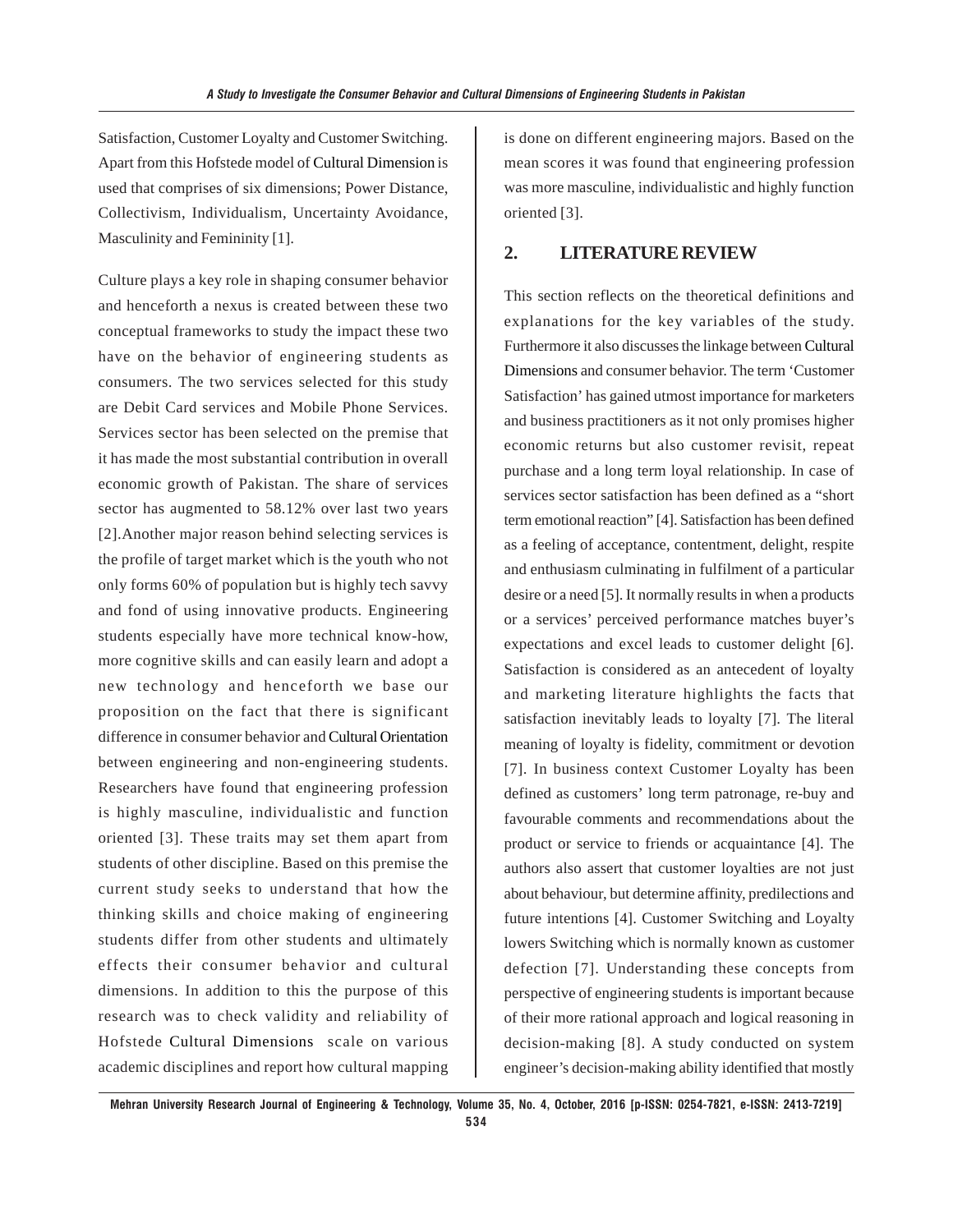their decisions and choices are based on objectivity, rationality and facts [8]. In another study conducted on individuals with high technical skills identified that rational consumers have varied cognitive abilities and skills can envisage normatively loftier, more logical and consistent judgments and decisions [9].This is more applicable in case of risky decisions. Researchers have found that individuals that have high cognitive and numeracy skills are more thorough in their decisionmaking processes, which ultimately affects their buying behavior [11]. These findings may be applicable to engineers as their number processing ability is considered better as compared to individuals with other academic background.

As suggested by the literature cultural orientation of engineering students are compared with other education type to measure the differences [1,12,21]. These Cultural Orientations are; (a) Individualism-Collectivism; (b) Power Distance; (c) Masculinity versus Femininity and; (d) Uncertainty Avoidance. These dimensions have been derived from a global study conducted on the employees of IBM in 76 countries whereby factors were espoused based on cultural values and beliefs of employees and a cross cultural comparison was conducted [12]. Individualism and Collectivism refers to the relationships that prevail among persons and other members of the community [12]. These concepts are based on bonding between the group members. Pakistani society is high on Collectivism as per the index score suggested by Hofstede. This means that people have tightly knitted bonding, are strongly connected and subject to unquestionable loyalties. The second dimension proposed by Hofstede is Power Distance where Pakistan is characterized as a country with a moderately high score on this variable. Power distance refers to the distribution of power within a society whereby inequalities are accepted based on social hierarchies. All members of the societies adhere to this hierarchal structure with no justification required for unequal distribution of power. Next dimension of culture is Masculinity versus

Femininity, where Pakistan is again moderately high on being Masculine. Individuals in masculine cultures have a priority for achievement, heroism and cherish material reward for success. Competition, aggression, challenge seeking approach is norms of such society. Feminine cultures on the other hand are more humble and nurturing. The fourth dimension is Uncertainty Avoidance in which Pakistan has a very high score. This reflects society's orientation for little tolerance towards ambiguity, nebulousness and having a fear of unknown. The approach is more rigid towards adopting new ways and there is a less forbearance towards unconventional ideas and behavior.

The Cultural Dimensions proposed by Hofstede characterize national culture and thus represents behavior of individuals at aggregate level. It is important to understand the linkage between Cultural Dimensions and consumer behavior because the cultural tenets are more tenacious and do not evolve gradually thus they considerably inspire consumer behavior whereby individuals belonging to a similar culture may share common thought process, language and choice of criteria [13]. Scholars assert that cultural values impact individual traits that affect their purchase behavior; product choice and decision making [14]. Cultural Orientations of engineering students was examined in a study conducted earlier [3].

# **3. STRATEGY OF RESEARCH**

The current study is based on survey methodology that provides quantitative data. This approach aids in the depiction of trends, beliefs and attitudes of the target population of the study; in this case engineering students. Discriminant Analysis which is multivariate tool is used to draw inferences and generalization about the population. Nomothetic explanations are attained that helps in accretion and summarization [15].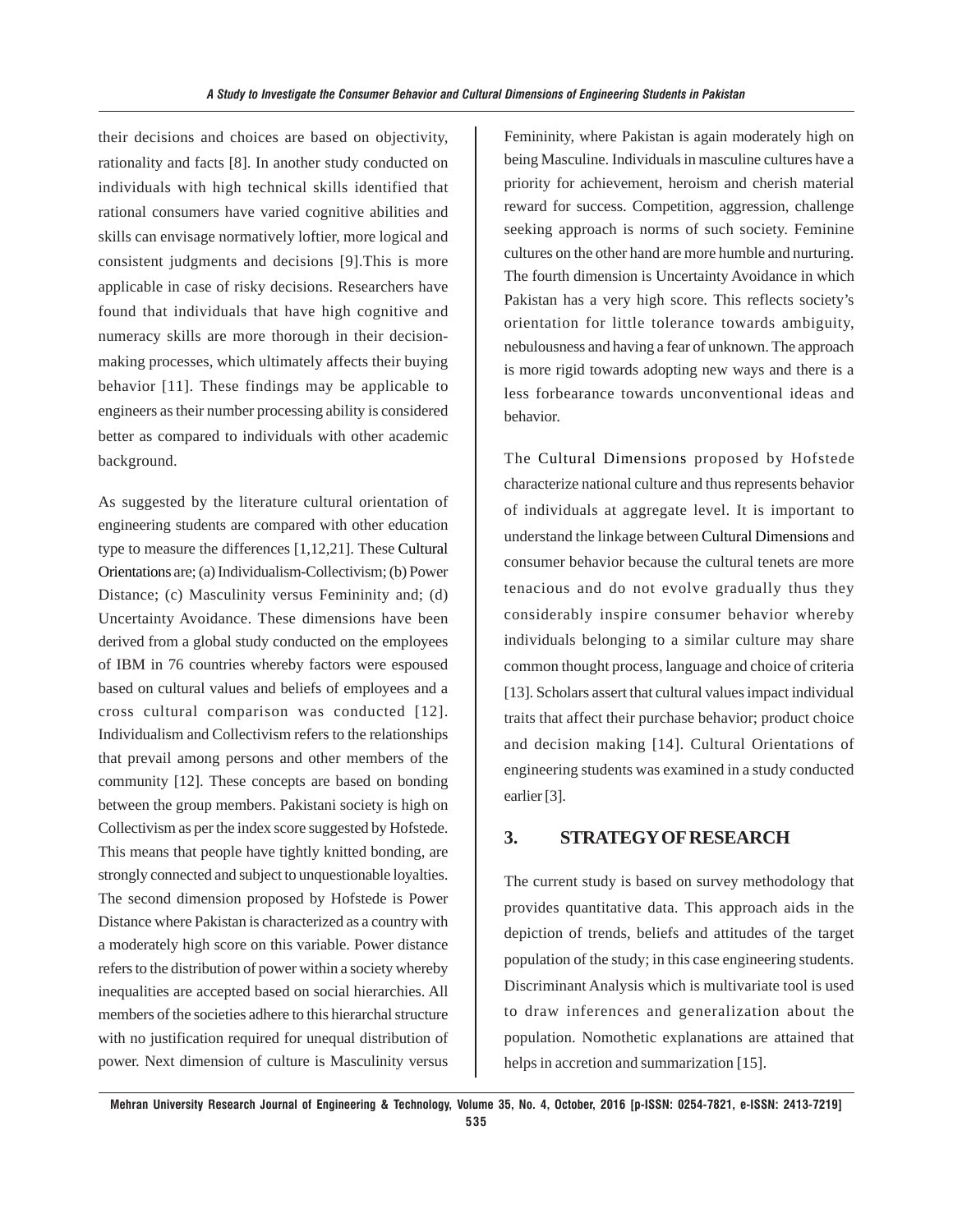# **4. DATA COLLECTION & ANALYSIS TECHNIQUE**

Primary data has been collected from different universities located in provincial regions of Pakistan through a personally administered questionnaire. Over all sample size of the study was 5000 which was 5% of the total population of students enrolled in HEC recognized universities all across Pakistan. The target population consisted of both engineering and non-engineering students. Of the total students sample 500 belonged to engineering discipline from HEC recognized universities. Details of data collection points for sample engineering students are mentioned in Table 1**.** Of the distributed forms 4202 were returned, thus the response rate was 84%. However, the actual number of questionnaires that were deemed useful after replacing for the missing values was 3663. The target population represents regional subcultures.

In order to achieve generalizability it was important that the data should be close to the overall trend [16]. Henceforth the pattern and relationship among missing values was identified and a procedural test was run to identify duplicate cases and unusual data. The missing data was replaced with median values. As noted by eminent scholar's blank response to the interval scaled data can be replaced by midpoint [17]. The research instrument was conducted on a five point Likert scale

**TABLE 1. DATA COLLECTION POINTS FOR ENGINEERING STUDENTS**

| Data Collection Points                                                     | Sample Size |
|----------------------------------------------------------------------------|-------------|
| Mehran University of Engineering & Technology,<br>Jamshoro                 | 100         |
| University Engineering College, Taxila                                     | 100         |
| Hazara University Mansehra                                                 | 100         |
| <b>COMSAT</b> Institute of Information Technology                          | 100         |
| Quaid-e-Awam University of Engineering, Science &<br>Technology, Nawahshah | 100         |
| Kohat University of Science and Technology                                 | 100         |

where '3' which was a neutral point and was inserted for all missing values. As a general rule for multivariate analysis the missing values under 10% for an individual case or observation can be ignored [16]. Pretesting of questionnaire was done before the actual field work. Cronbach alpha was computed to check the reliability of the scales and all the constructs had an alpha score of above 0.6 which is deemed acceptable by researchers [18]. Validity checks were also conducted ensuring content and criterion validity. The basic objective of this study was a comparison of consumer behavior and Cultural Dimensions between engineering and nonengineering students. For this purpose the hypotheses of the study were based on all independent variables. Each hypothesis tested significant difference in independent variable between engineering and nonengineering students. Hypothesis testing was done through Discriminant Analysis. This is a multivariate technique and is used when dependent variable is categorical and independent variables are metric. In this case dependent variable is type of education back ground which is engineering and non-engineering having two categories. Independent variables are consumer behavior and Cultural Dimensions variables. In order to validate the discriminant function authors have suggested the use of split sample validation through a hold out sample [16]. The analyzed sample size was 2566 which was 70% of the total sample size. Hold out sample was 1097 which was 30% of total sample size.

# **5. DATA ANALYSIS**

Data was analyzed using two group discriminant analysis. In order to achiever discrimination variate weights of independent variables were calculated. This also helps in maximizing between group variance relative to within group variance. A weighted combination of all the scales of consumer behavior and Cultural Dimensions are used to predict differences in students according to their type of education. The results are shown in Table 2. The first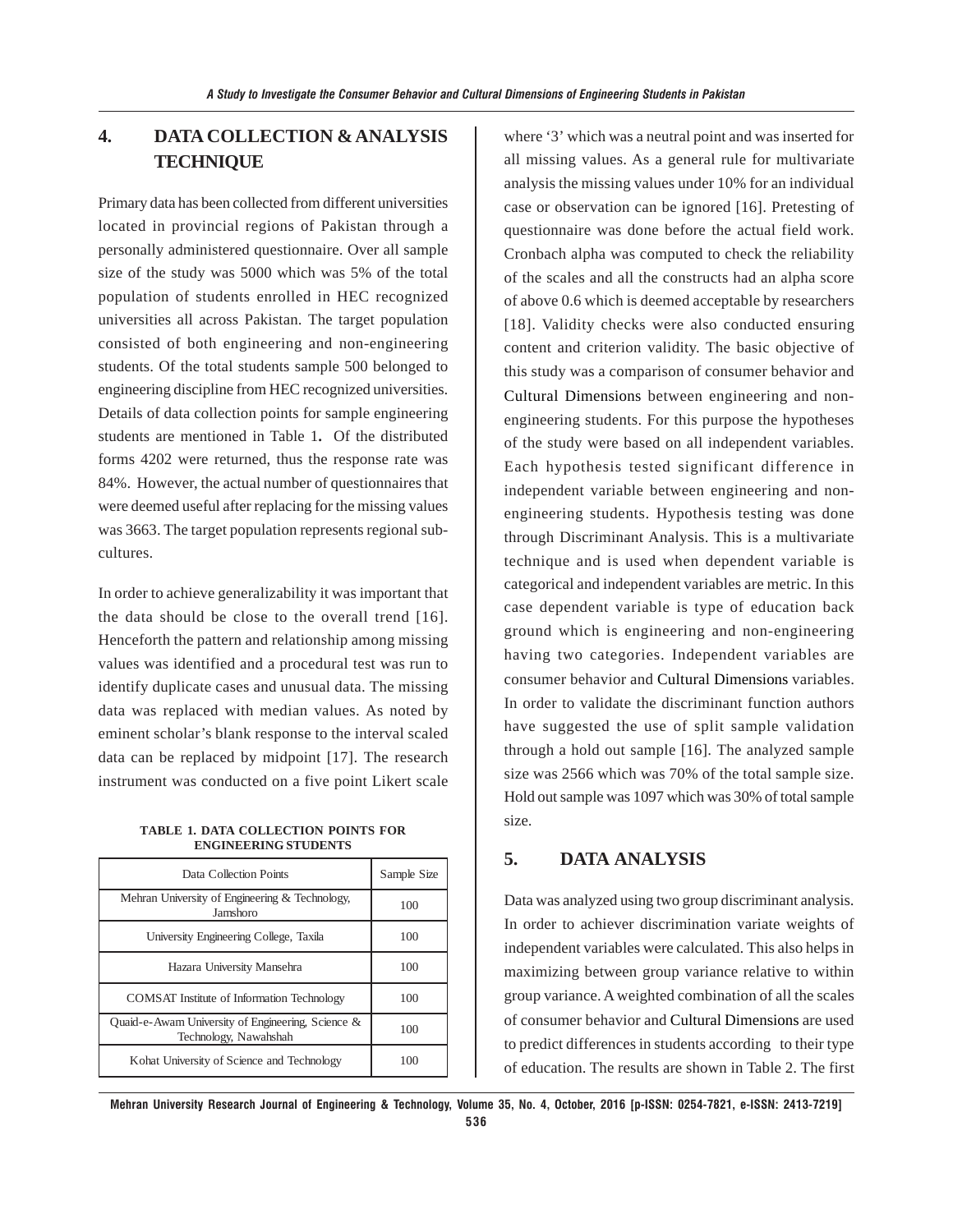table illustrates group statistics. The mean scores are calculated for all independent variables between nonengineering and engineering students. Mobile Phone Satisfaction is high in non-engineering students with a mean score of 3.29 as compared to engineering students that have a mean score of 3.11. Debit Card Satisfaction was high for engineering students with mean score of 2.97 as compared to non-engineering students score of 2.81. As far as Mobile Phone Loyalty was concerned nonengineering students were more loyal with a score of 3.25 versus engineering student's score of 3.23. Engineering students had a high mean score Debit Card Loyalty 3.03 as compared to non-engineering students score of 2.82. Mean score for Mobile Phone Switching was 3.25 for engineering students versus a score of 3.16 for nonengineering students. Debit Card Switching score was also high for engineering students having a mean score of 3.02 as compared to non-engineering students score of 2.83. Different mean scores were calculated for Cultural Orientations for both education types. Power distance score for non-engineering students was 3.14 and was 3.19 for engineering students. Collectivism score was high for engineering students with a value of 3.60 as compared to non-engineering students score of 3.51. Mean score for Uncertainty Avoidance for both education types was not very different; 3.28 for engendering students and 3.25 for non- engineering students. Same was the case with Masculinity, and Femininity scores between engineering and non-engineering students.

After calculating the group statistics next was reported the test of equality of group means. Table 3 illustrates the Wilks lambda and univariate ANOVA to gauge the significance between means of independent and dependent variables. In case of this study the purpose was to check difference between Customer Switching, Loyalty, Switching, Cultural Orientations with education type. The test score indicates that five variables are the only variables with significant univariate difference between engineering and non- engineering students. These variables are Mobile Phone Satisfaction which is significant for non-engineering students. The computed *F* value is 18.96 with a sig value less than 0.05. Debit Card Loyalty was second significant variable for engineering students with F value of 10.50 and significant value less than 0.05. Followed by this was Debit Card Switching score for engineering students. The *F* value was 7.63 and significant value less than 0.05. Debit Card Satisfaction was significant for engineering student with an F value of 6.89 and significant value less than 0.05.Mobile Phone Switching was also significant at 90% confidence interval. Amongst the Cultural Dimensions only Collectivism was significant for engineering students having an F value of 3.67 and significant value less than 0.05.

Table 4 illustrates structure matrix which reports discriminant loadings and it is ordered from highest to lowest according to the size of loadings. These scores are useful for interpretation as they less affected by multicollinearity. Structure matrix also shows correlation between discriminate score and predictors. In the matrix below loadings of Mobile Phone Satisfaction is highest followed by Debit Card Loyalty, Debit Card Switching, Debit Card Satisfaction and Collectivism in order of loadings. An important point to note is that there is no difference in the scores of Structure matrix and Wilks Lambda. This does not violate the assumption of multicollinearity.

Table 5 illustrates over all model fit through canonical correlations. This depicts that overall discriminant function is significant. The overall model results are deemed acceptable based on statistical significance.

The final step in discriminant analysis is addressing the internal and external validity of the discriminant function. Validity checks are reported in Table 6. For this purpose we will use the hold out sample and assess how accurately it predicts. Validity of the model is attained when the discriminant function performs at a level closer to classifying observations that were reserved and not used in the analysis process [16]. The hold out sample is 30% from the original sample size of 3663. From the table below it is evident that the hit ratio is 86% whereas predictive validity of holdout sample is 88%.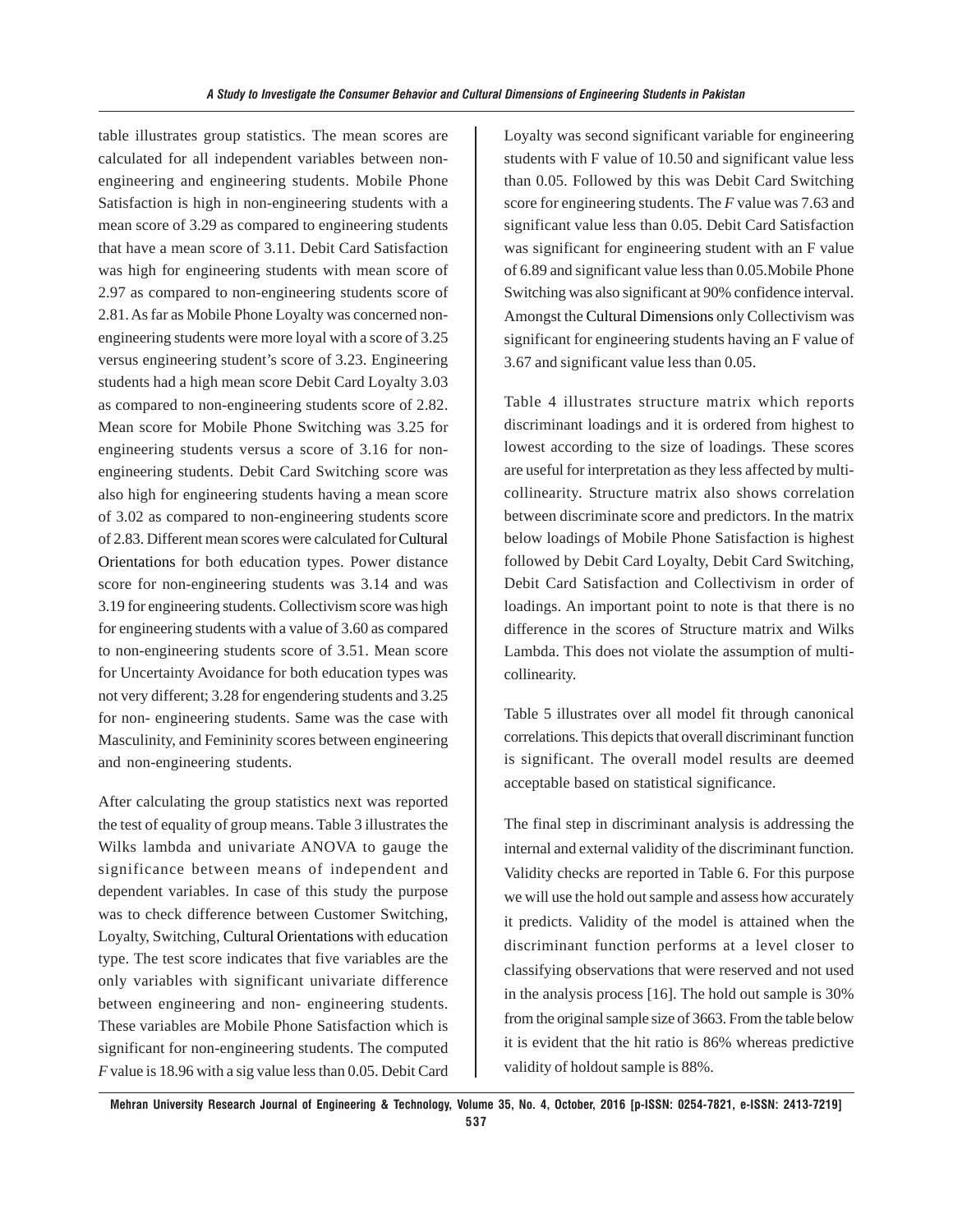|                 |                                 |        | Standard  | Valid N (Listwise) |          |
|-----------------|---------------------------------|--------|-----------|--------------------|----------|
|                 | Engineering                     | Mean   | Deviation | Unweighted         | Weighted |
|                 | Mobile Phone Satisfaction Score | 3.2911 | 0.69820   | 2216               | 2216.000 |
|                 | Debit Card Satisfaction Score   | 2.8114 | 1.12347   | 2216               | 2216.000 |
|                 | Mobile Phone Loyalty Score      | 3.2592 | 0.76960   | 2216               | 2216.000 |
|                 | Debit Card Loyalty Score        | 2.8242 | 1.17093   | 2216               | 2216.000 |
|                 | Mobile Phone Switching Score    | 3.1640 | 0.84755   | 2216               | 2216.000 |
|                 | Debit Card Switching score      | 2.8360 | 1.22105   | 2216               | 2216.000 |
| Non-Engineering | <b>Power Distance Score</b>     | 3.1415 | 0.78345   | 2216               | 2216.000 |
|                 | Collectivism Score              | 3.5153 | 0.77177   | 2216               | 2216.000 |
|                 | <b>Individualism Score</b>      | 3.0526 | 0.79558   | 2216               | 2216.000 |
|                 | Uncertainty Avoidance Score     | 3.2539 | 0.75373   | 2216               | 2216.000 |
|                 | <b>Masculinity Score</b>        | 3.1889 | 0.71933   | 2216               | 2216.000 |
|                 | Femininity Score                | 3.3768 | 0.74719   | 2216               | 2216.000 |
|                 | Mobile Phone Satisfaction Score | 3.1163 | 0.69596   | 350                | 350.000  |
|                 | Debit Card Satisfaction Score   | 2.9767 | 0.88255   | 350                | 350.000  |
|                 | Mobile Phone Loyalty Score      | 3.2349 | 0.67509   | 350                | 350.000  |
|                 | Debit Card Loyalty Score        | 3.0360 | 0.88474   | 350                | 350.000  |
|                 | Mobile Phone Switching Score    | 3.2507 | 0.80460   | 350                | 350.000  |
| Engineering     | Debit Card Switching score      | 3.0250 | 0.96440   | 350                | 350.000  |
|                 | <b>Power Distance Score</b>     | 3.1949 | 0.72014   | 350                | 350.000  |
|                 | Collectivism Score              | 3.6005 | 0.77999   | 350                | 350.000  |
|                 | <b>Individualism Score</b>      | 3.1267 | 0.73253   | 350                | 350.000  |
|                 | Uncertainty Avoidance Score     | 3.2810 | 0.70854   | 350                | 350.000  |
|                 | <b>Masculinity Score</b>        | 3.1552 | 0.74772   | 350                | 350.000  |
|                 | Femininity Score                | 3.3520 | 0.76618   | 350                | 350.000  |
|                 | Mobile Phone Satisfaction Score | 3.2673 | 0.70033   | 2566               | 2566.000 |
|                 | Debit Card Satisfaction Score   | 2.8340 | 1.09506   | 2566               | 2566.000 |
|                 | Mobile Phone Loyalty Score      | 3.2559 | 0.75733   | 2566               | 2566.000 |
|                 | Debit Card Loyalty Score        | 2.8531 | 1.13833   | 2566               | 2566.000 |
| Engineering     | Mobile Phone Switching Score    | 3.1759 | 0.84219   | 2566               | 2566.000 |
|                 | Debit Card Switching score      | 2.8617 | 1.19092   | 2566               | 2566.000 |
|                 | Power Distance Score            | 3.1488 | 0.77520   | 2566               | 2566.000 |
|                 | Collectivism Score              | 3.5270 | 0.77329   | 2566               | 2566.000 |
|                 | Individualism Score             | 3.0627 | 0.78755   | 2566               | 2566.000 |
|                 | Uncertainty Avoidance Score     | 3.2576 | 0.74765   | 2566               | 2566.000 |
|                 | <b>Masculinity Score</b>        | 3.1843 | 0.72321   | 2566               | 2566.000 |
|                 | Femininity Score                | 3.3734 | 0.74970   | 2566               | 2566.000 |

#### **TABLE 2. GROUP STATISTICS**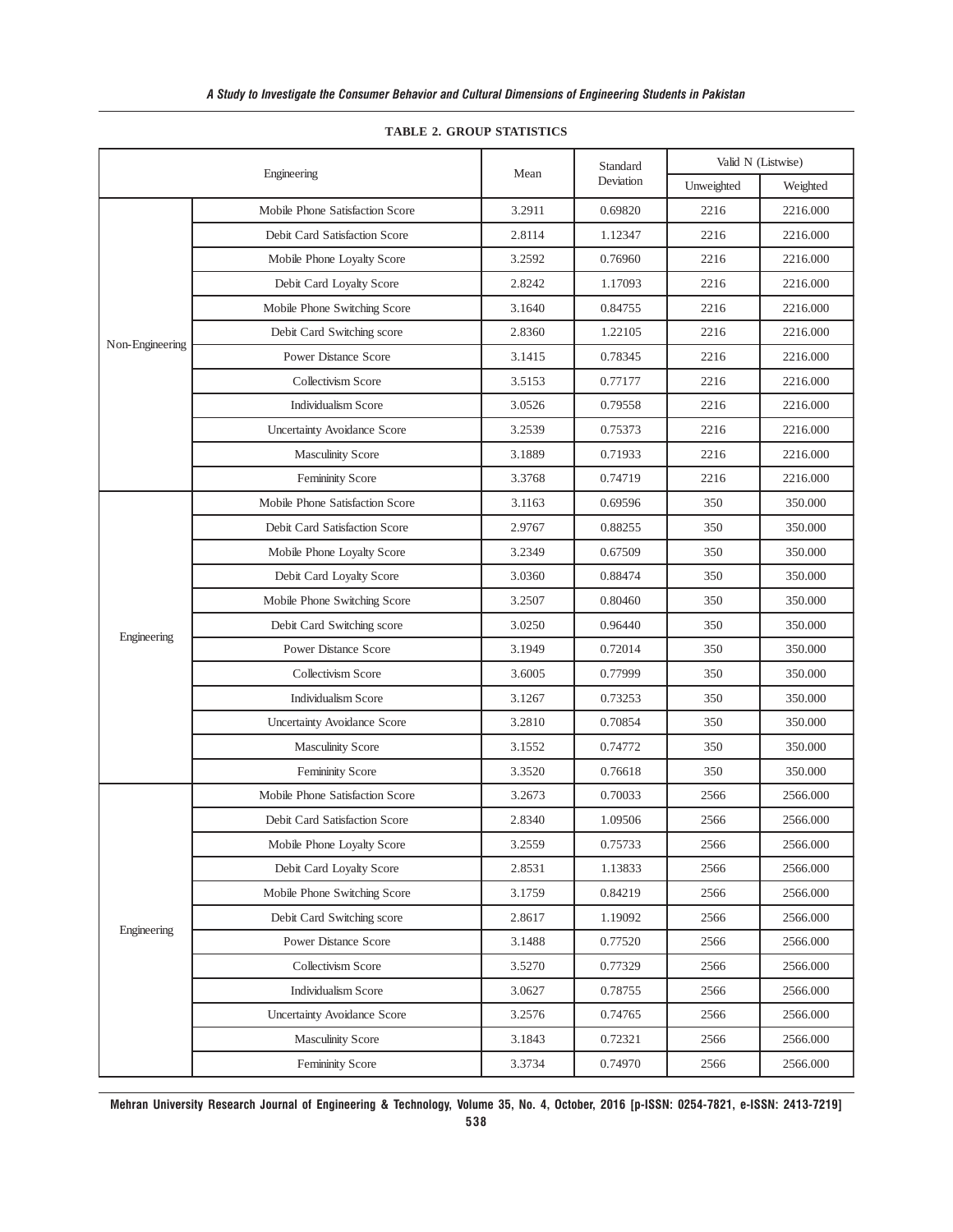# **6. DISCUSSION**

The above study aimed at comparing consumer behavior and Cultural Orientation of engineering versus nonengineering students. This comparison was done to assess any differences among the variables according to the education type of students. The data has been collected from engineering students in universities located in different regions of Pakistan. The analysis has been done through Discriminant Aanalysis and the overall model was

significant accepting the alternate hypotheses that there is significant difference in consumer behavior and Cultural Dimension variables between engineering and nonengineering students. The findings of the study suggest six variables were significant. Others had a *p* value greater than the significant level. Mobile Phone Satisfaction score was significant among non-engineering students. The other five variables Debit Card Satisfaction, Debit Card Loyalty, Debit Card Switching, Mobile Phone Switching

| Consumer Behavior and Cultural Dimension Variables | Wilks' Lambda | F      | dfl | df2  | Significant |
|----------------------------------------------------|---------------|--------|-----|------|-------------|
| Mobile Phone Satisfaction Score                    | 0.993         | 18.963 |     | 2564 | 0.000       |
| Debit Card Satisfaction Score                      | 0.997         | 6.896  |     | 2564 | 0.009       |
| Mobile Phone Loyalty Score                         | 1.000         | 0.312  |     | 2564 | 0.576       |
| Debit Card Loyalty Score                           | 0.996         | 10.504 |     | 2564 | 0.001       |
| Mobile Phone Switching Score                       | 0.999         | 3.205  |     | 2564 | 0.074       |
| Debit Card Switching score                         | 0.997         | 7.635  |     | 2564 | 0.006       |
| <b>Power Distance Score</b>                        | 0.999         | 1.431  |     | 2564 | 0.232       |
| Collectivism Score                                 | 0.999         | 3.667  |     | 2564 | 0.056       |
| <b>Individualism Score</b>                         | 0.999         | 2.672  |     | 2564 | 0.102       |
| Uncertainty Avoidance Score                        | 1.000         | 0.395  |     | 2564 | 0.530       |
| <b>Masculinity Score</b>                           | 1.000         | 0.656  |     | 2564 | 0.418       |
| Femininity Score                                   | 1.000         | 0.331  |     | 2564 | 0.565       |

#### **TABLE 3. TESTS OF EQUALITY OF GROUP MEANS**

#### **TABLE 4. STRUCTURE MATRIX**

| Consumer Behavior and Cultural Dimension Variables | Wilks' Lambda | F      | dfl | df2  | Significant |
|----------------------------------------------------|---------------|--------|-----|------|-------------|
| Mobile Phone Satisfaction Score                    | 0.993         | 18.963 |     | 2564 | 0.000       |
| Debit Card Satisfaction Score                      | 0.997         | 6.896  |     | 2564 | 0.009       |
| Mobile Phone Loyalty Score                         | 1.000         | 0.312  |     | 2564 | 0.576       |
| Debit Card Loyalty Score                           | 0.996         | 10.504 |     | 2564 | 0.001       |
| Mobile Phone Switching Score                       | 0.999         | 3.205  |     | 2564 | 0.074       |
| Debit Card Switching score                         | 0.997         | 7.635  |     | 2564 | 0.006       |
| <b>Power Distance Score</b>                        | 0.999         | 1.431  |     | 2564 | 0.232       |
| Collectivism Score                                 | 0.999         | 3.667  |     | 2564 | 0.056       |
| <b>Individualism Score</b>                         | 0.999         | 2.672  |     | 2564 | 0.102       |
| <b>Uncertainty Avoidance Score</b>                 | 1.000         | 0.395  |     | 2564 | 0.530       |
| <b>Masculinity Score</b>                           | 1.000         | 0.656  |     | 2564 | 0.418       |
| Femininity Score                                   | 1.000         | 0.331  |     | 2564 | 0.565       |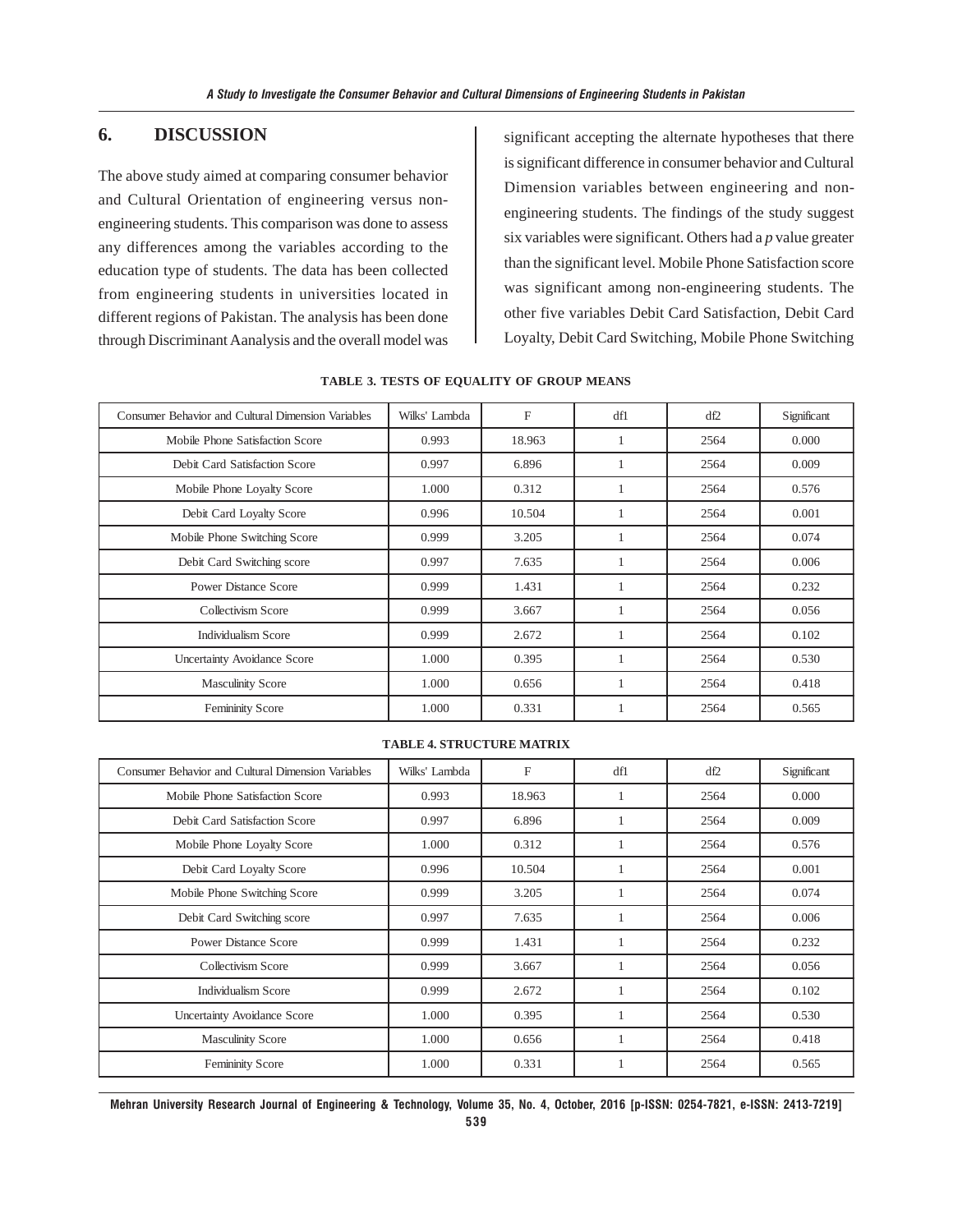and Collectivism were significant for engineering students. Engineering students have a more rational approach in decision-making and this is reflected in their Debit Card usage behavior. Furthermore, Debit Card usage involves financial and numerical literacy, which is high among engineers as compared to students from other education type. Collectivism score was high in engineering students due to the nature of sample as the data has been collected from regions of concentrated culture where collectivistic values prevail. Overall it is concluded that most evident difference occurs in Debit Card services. One reason may

**TABLE 5. OVER ALL MODEL FIT: CANONICAL DISCRIMINANT FUNCTIONS**

| <b>Consumer Behavior and Cultural Dimension Variables</b>                                                                                                                                      | Function |  |  |
|------------------------------------------------------------------------------------------------------------------------------------------------------------------------------------------------|----------|--|--|
|                                                                                                                                                                                                | 1        |  |  |
| Mobile Phone Satisfaction Score                                                                                                                                                                | $-0.605$ |  |  |
| Debit Card Loyalty Score                                                                                                                                                                       | 0.450    |  |  |
| Debit Card Switching score                                                                                                                                                                     | 0.384    |  |  |
| Debit Card Satisfaction Score                                                                                                                                                                  | 0.365    |  |  |
| Collectivism Score                                                                                                                                                                             | 0.266    |  |  |
| Mobile Phone Switching Score                                                                                                                                                                   | 0.249    |  |  |
| <b>Individualism Score</b>                                                                                                                                                                     | 0.227    |  |  |
| <b>Power Distance Score</b>                                                                                                                                                                    | 0.166    |  |  |
| <b>Masculinity Score</b>                                                                                                                                                                       | $-0.112$ |  |  |
| <b>Uncertainty Avoidance Score</b>                                                                                                                                                             | 0.087    |  |  |
| <b>Femininity Score</b>                                                                                                                                                                        | $-0.080$ |  |  |
| Mobile Phone Loyalty Score                                                                                                                                                                     | $-0.078$ |  |  |
| Pooled within-groups correlations between discriminating variables and<br>standardized canonical discriminant functions. Variables ordered by<br>absolute size of correlation within function. |          |  |  |

be the inherent risk involved in financial services and usage of cognitive skills by engineers to select the right service provider. Debit Card services involve more risk as compared to Mobile Phone services. Engineering student's differences in financial services reflects on the fact that such individual have a better understanding of probabilities and '*what ifs'* due to variation in their knowledge regarding risky decisions [19]. Moreover, the numerical literacy of engineers enables them to have a better understanding of potential risks and tradeoffs in financial offerings such as Debit Cards. Debit Card usage behavior is purely an economic choice and as noted by researcher's cognitive skills such as numeracy has greater bearing on decisions in economic context [10].

The distinctions between student's belonging to two distinct education types may have both theoretical and managerial implications. Theoretically the results of this study highlights the fact that discipline of education may lead to a discrimination between consumers groups especially for those who possess higher cognitive and numeracy skills. Marketers need to understand that cognitive reflections and numeracy skills affects consumers choice and decision-making. Such consumers are more logical and quantitative in their decision-making and as noted in an earlier study these types of consumers have a more profound and detailed information processing behavior which produces higher number of optimal choice [10]. The discernment between consumers of two education types calls for careful marketing strategies as consumers with high cognitive skills have a better selection and product choice mechanism [10,19,20]. Customer Loyalty and retention programs should be more objective, rendering them meaningful for such consumer groups. Moreover, such consumers are likely to make a

|  | <b>TABLE 6. CLASSIFICATION RESULTS</b> |  |
|--|----------------------------------------|--|
|--|----------------------------------------|--|

| Function | Eigenvalue |       | % of Variance Cumulative (%) | Canonical<br>Correlation | Wilks' Lambda | Chi-Square | df | Significant |
|----------|------------|-------|------------------------------|--------------------------|---------------|------------|----|-------------|
|          | .020a      | 100.0 | 100.0                        | 0.141                    | 0.980         | 51.213     |    | 0.000       |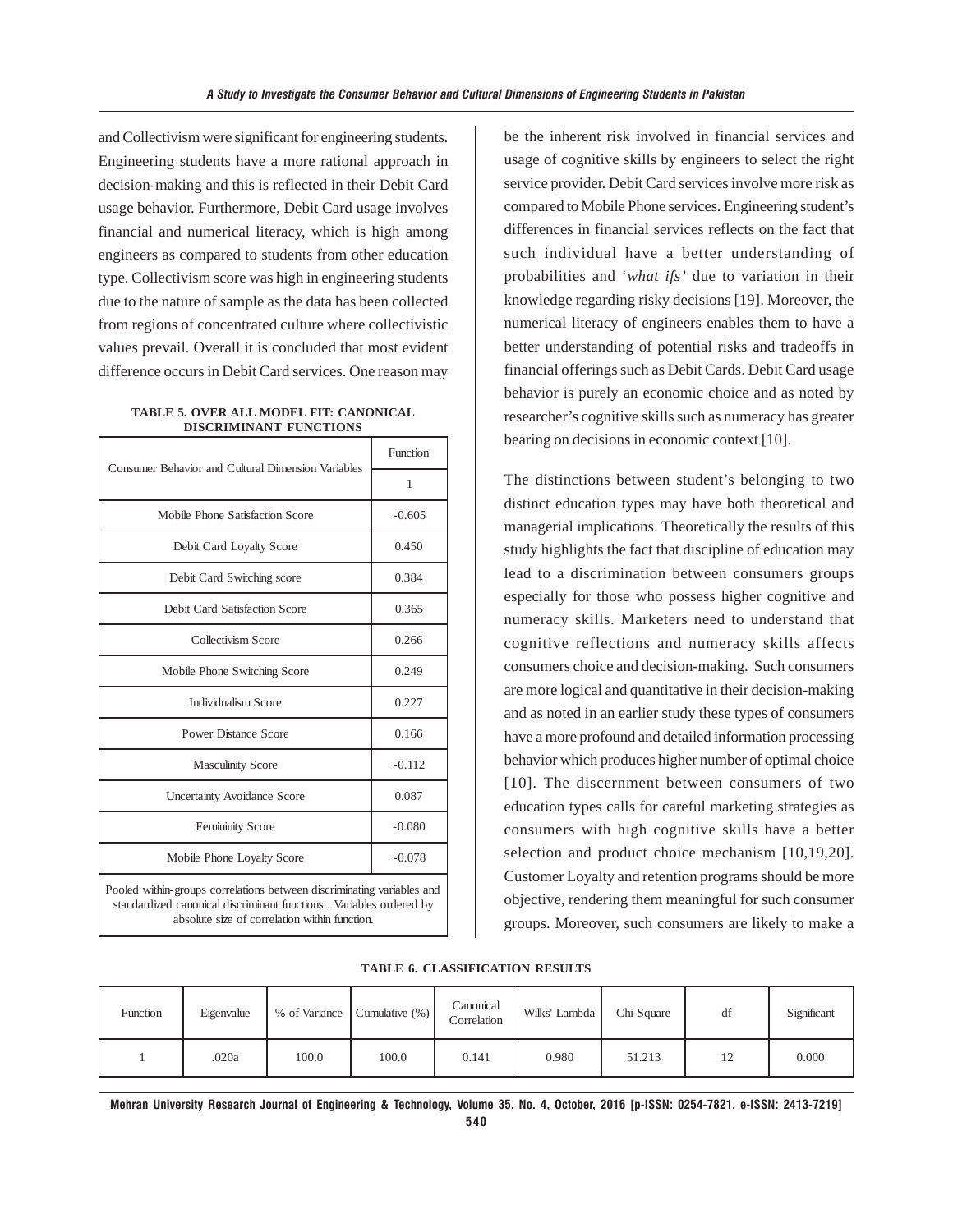more advantageous choice as they are more meticulous in decision-making. Differences in Cultural Dimension scores among engineering versus non engineering students is supported by the literature that societal culture influence vary accordingly in different professions particularly in technology sector [3,21].

# **7. CONCLUSION**

The key aim and objective of this paper was to understand consumer behavior and Cultural Orientations differences among engineering and non-engineering students belonging to university sector. This paper uses a quantitative technique and point of differentiation between the two students type was understood through Discriminant Analysis which is a popular technique in multivariate analysis. The sample students belonged to both engineering and non-engineering students. From the findings of this study we conclude that as far as consumer behavior is considered engineering students are more rational and logical in their choice making. Their cognitive skills make them informed consumer. Difference between the Cultural Orientations were not so meaningful except for collectivism which points to the fact that engineering students share a similar thought process in decisionmaking. Engineering students had a more acumen in registering their consumer behavior towards financial products. The findings of this study will be helpful to the marketers who can customize their offering keeping in mind the more logical and rational consumer group.

## **ACKNOWLEDGEMENTS**

The authors would like to pay sincere gratitude to all those people who helped materialize this study. They include respective authorities in universities all across Pakistan who facilitated data collection, participants of the study.

### **REFERENCES**

[1] Hofstede, G., Hofstede, G,J., and Minkov, M., "Cultures and Organizations: Software for the Mind", 3rd Edition, McGraw Hill, USA, 2010.

- [2] Economic Survey of Pakistan, 2014 (Retrieved from: www.finance.gov.pk/survey/chapter\_12/highlights.pdf)
- [3] Murzi, H., Martin, T., McNair, L., and Parerti, M., "A Pilot Study of the Dimensions of Disciplinary Culture Among Engineering Students", IEEE Conference on Frontiers in Education, pp. 1-4, 2014.
- [4] Lovelock, C, Wirtz, J., and Chatterjee, J., "Services Marketing People Technology Strategy", 7th Edition, Dorling Kindersley, New Dehli, India, 2011.
- [5] Hoyer, W.D., and MacInnis, D.J., "Consumer Behaviour", 2nd Edition, Boston, Mifflin Company. http://scholarworks.gvsu.edu/orpc/vol4/iss4/3, 2001
- [6] Kotler, P., Armstrong, G., Agtnihotri, Y,P., and Haque, E., "Principles of Marketing: A South Asian Perspective", Dorling Kindersley, New Dehli, India, 2011.
- [7] Boora, K.K., and Singh, H., "Customer Loyalty and its Antecedents: A Conceptual Framework Understanding e-Marketing–Optimization of Resources", Asia Pacific Journal of Research in Business Management, Volume 2, No. 1, pp. 151-164, 2011.
- [8] Rindermann, H., Baumeister, A.E., and Gröper, A., "Cognitive Abilities of Emirati and German Engineering University Students", Journal of Biosocial Science, Volume 46, No. 2, pp. 199-213, 2014.
- [9] Kelley, C.M., "Cognitive Abilities and Superior Decision Making Under Risk: A Protocol Analysis and Process Model Evaluation", Judgment and Decision Making, Volume 4, No. 1, pp. 20-33, 2009.
- [10] White, B.E., "Systems Engineering Decision Making May be More Emotional than Rational!", INCOSE International Symposium, [doi: 10.1002/j.2334- 5837.2012.tb01344.x], Volume 22, No. 1, pp. 386-400, 2012.
- [11] Graffeo1, M., Polonio, L., and Bonino, N., "Individual Differences in Competent Consumer Choice: The Role of Cognitive Reflection and Numeracy Skills", Frontiers in Psychology, [doi: 10.3389/fpsyg.2015.00844] Volume 6, 2015.